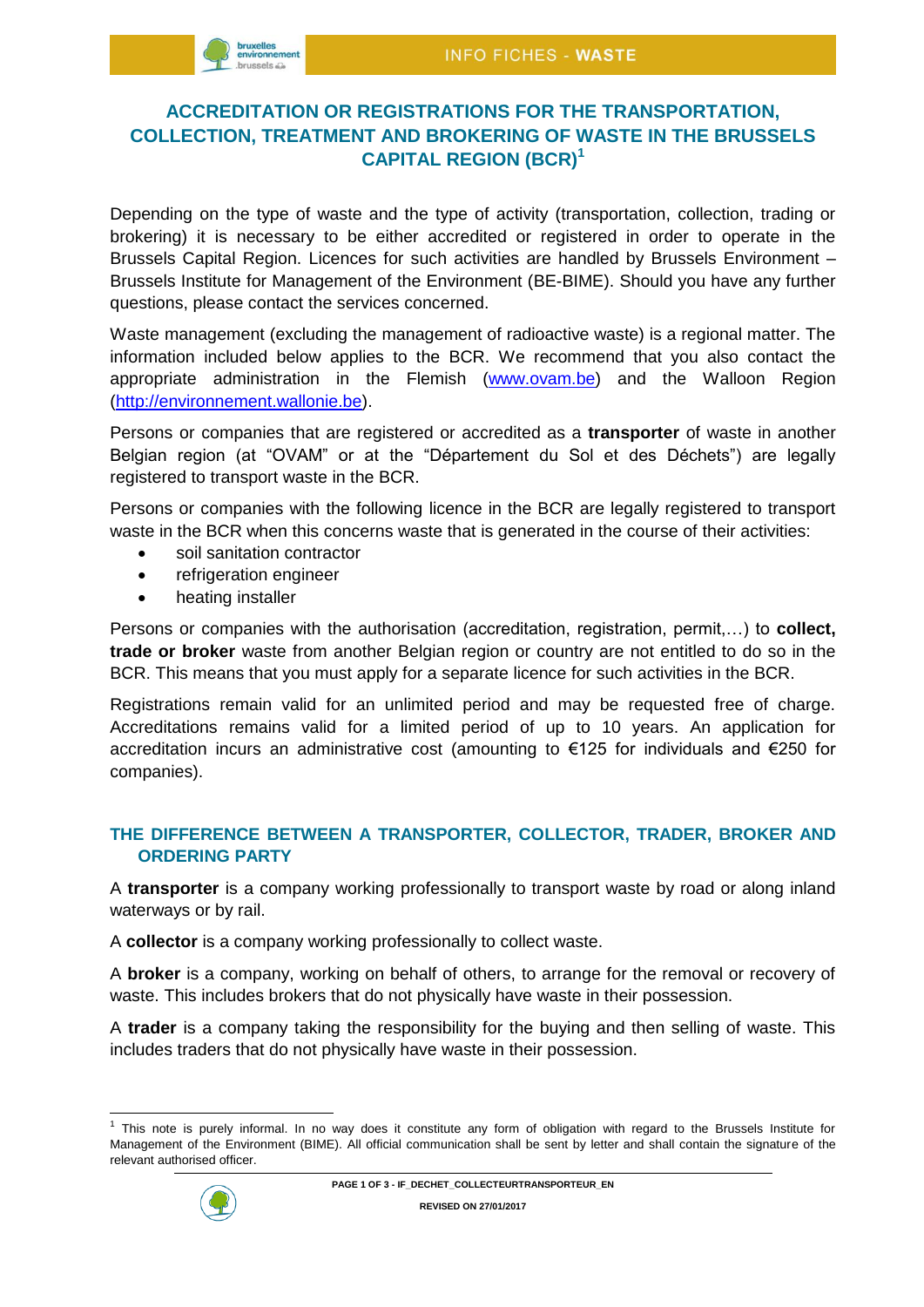

The **ordering party** with respect to transport is either a collector, trader, broker or storer of waste. This ordering party gives instructions to the transporter in terms of the destination, the packaging and appropriate measures in case of an incident. The ordering party is in charge of identifying the waste, determining its destination, ensuring that this destination is authorised to accept the transported waste, ensuring that the planned transportation method satisfies the necessary legislation (e.g. particular terms related to the European Agreement concerning the International Carriage of Dangerous Goods by Road (ADR), ensuring that the requirements related to packaging, labelling, safety and traceability are respected, ensuring that the appropriate safety measures are taken, etc. The ordering party takes responsibility during the transportation of waste.

#### **CROSS-BORDER SHIPMENT OF WASTE, TO OR FROM THE BCR**

Regulation 1013/2006/EC applies to all cross-border shipments of waste to or from the Brussels Capital Region. The "Inspection and contaminated soil" division at BE-BIME handles the notification files for such shipments. The notification procedure depends on the type of waste, its treatment and the country of origin. For more information you may contact the "Inspection and polluted soils" division of BE-BIME (wasteshipment@leefmilieu.brussels , 02/775 75 75).

#### **TRANSPORTATION OF WASTE IN THE BCR** (INCLUDING TRANSIT SHIPMENTS)

All carriers of waste within the BCR or to or from another region must be registered. This also applies when only transit shipments are involved (I.e. without any loading or unloading in the BCR). For more information on these registrations please contact the "Permits and Partnerships" division of BE-BIME, which is handles these files [\(permit\\_agr@leefmilieu.brussels,](mailto:permit_agr@leefmilieu.brussels) 02/775 75 75).

Carriers of animal waste and end-of-life vehicles are obliged to register specifically for these activities. See below for more information.

# **COLLECTION, TRADING, BROKERING OF NON-HAZARDOUS WASTE** (WITH THE EXCEPTION OF ANIMAL WASTE)

Every collector, trader and broker of non-hazardous waste within the BCR is obliged to register. For more information on these registrations please contact the "Permits and Partnerships" division of BE-BIME, which handles these files [\(permit\\_agr@leefmilieu.brussels,](mailto:permit_agr@leefmilieu.brussels) 02/775 75 75).

Collectors of animal waste are obliged to register specifically for this activity. See below for more information.

### **COLLECTION, TREATMENT AND BROKERING OF HAZARDOUS WASTE**

Every collector, trader and broker of hazardous waste within the BCR must be accredited. For more information concerning this accreditation please contact the "Permits and Partnerships" division of BE-BIME, which handles these files (permit\_agr@leefmilieu.brussels, 02/775 75 75).